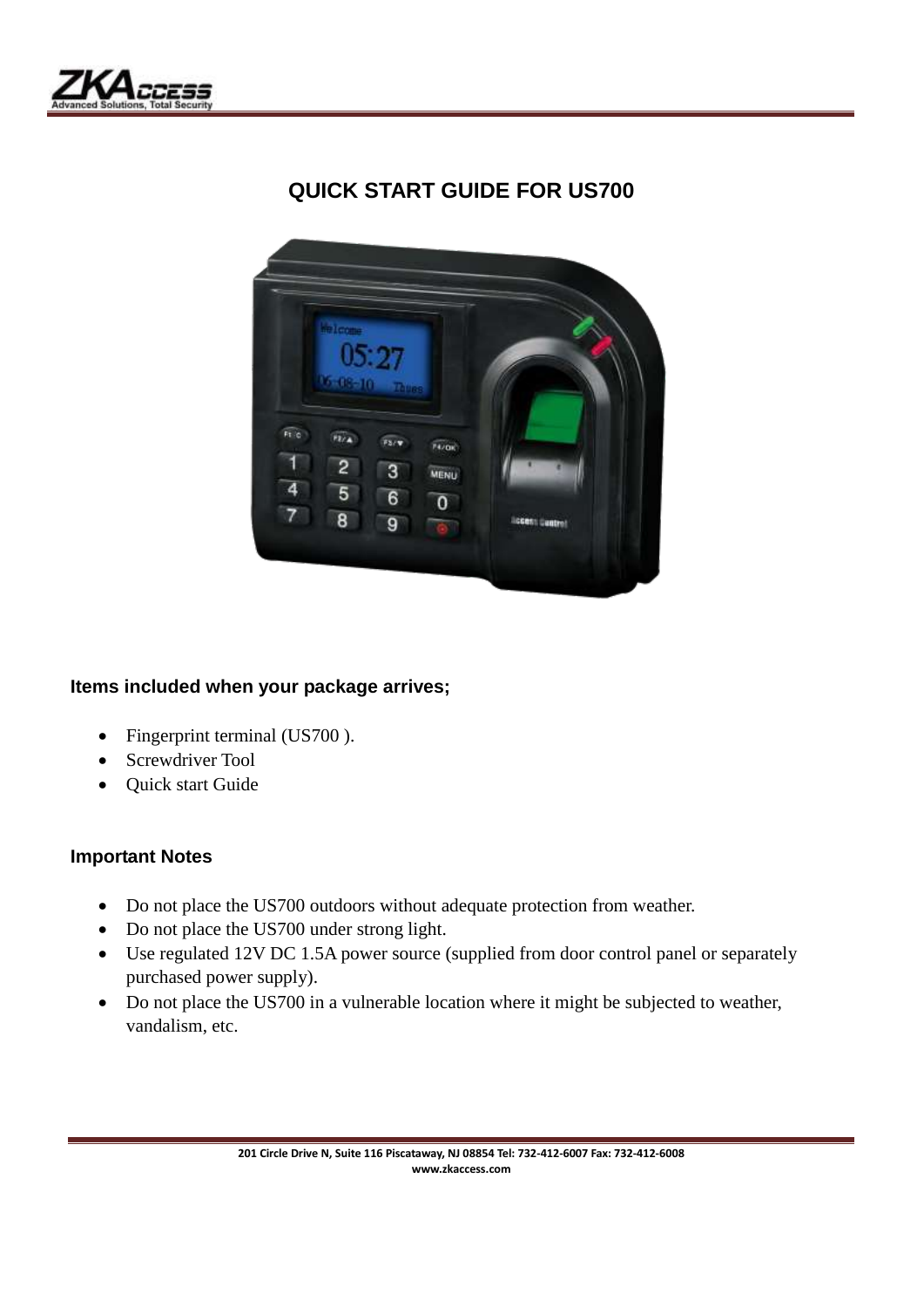

### **Mounting the US700**

- Locate an appropriate area for the US700.
- Place the US700 approximately 4-5 feet above the ground (and level) so that the users are comfortable when interacting with it.

If the terminal is placed too high or too low, it will require users to reach up or down, most likely causing them to place his/her finger in awkward varying angles in relation to the fingerprint sensor.

By placing the terminal at a comfortable height, users will experience fewer fingerprint read-errors.

- Create conduits for the power cable and network cable so the enclosed wiring running from the terminal to the wall is properly shielded.
	- Remove the screw at the bottom of the US700 when held vertically
- Removing this screw allows you to separate the US700 from its back plate.
- Attach the back plate of the US700 to the wall then connect the power and network cables from behind the back plate.
- Reconnect the US700 to the back plate by re-fastening the previously removed screw.

#### **Date and Time Setup**

To change the date and time, press menu.

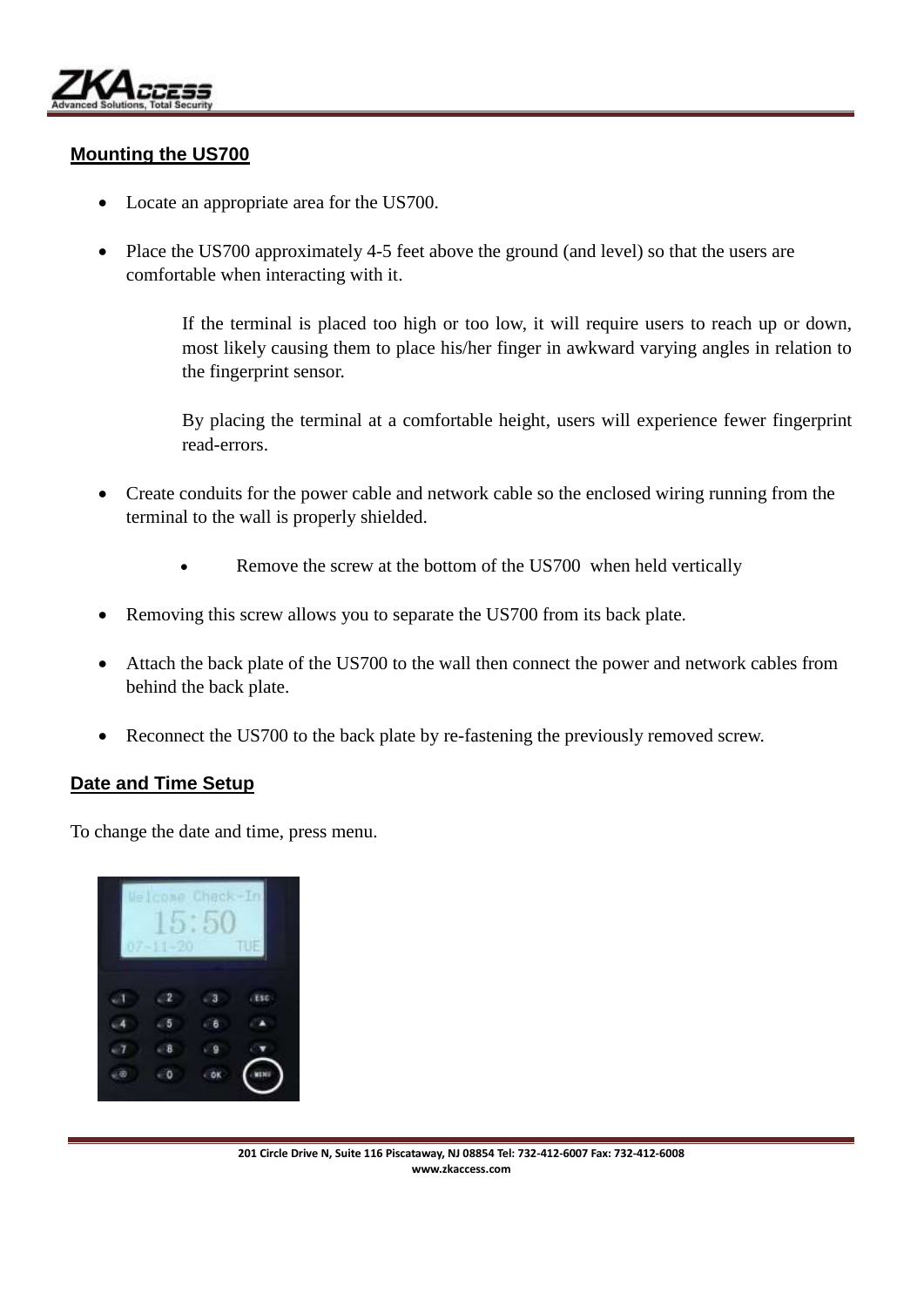

The menu will then display

Menu User Manage

Scroll with the  $\triangle$ / $\nabla$  keys and place the cursor ( $\nabla$ ) beside options and press OK.

Place the cursor  $(\blacktriangleright)$  beside system opt and press OK.

Place the cursor  $(\blacktriangleright)$  beside date time and press OK.

Once in the YYYY-MM-DD 24H screen, set the date and time using the number pad.

To scroll between data fields, use the  $\triangle$ / $\nabla$  keys.

To accept date and time changes, press OK.

If you would like to cancel any changes, press F1/C at any time.

To change the time format, press menu.



The menu will display.



Use the scroll  $\triangle/\blacktriangledown$  keys to place the cursor ( $\blacktriangleright$ ) beside options and press OK.

Place the cursor  $($ **)** beside system opt and press OK.

Place the cursor  $($ **)** beside time fmt and press OK.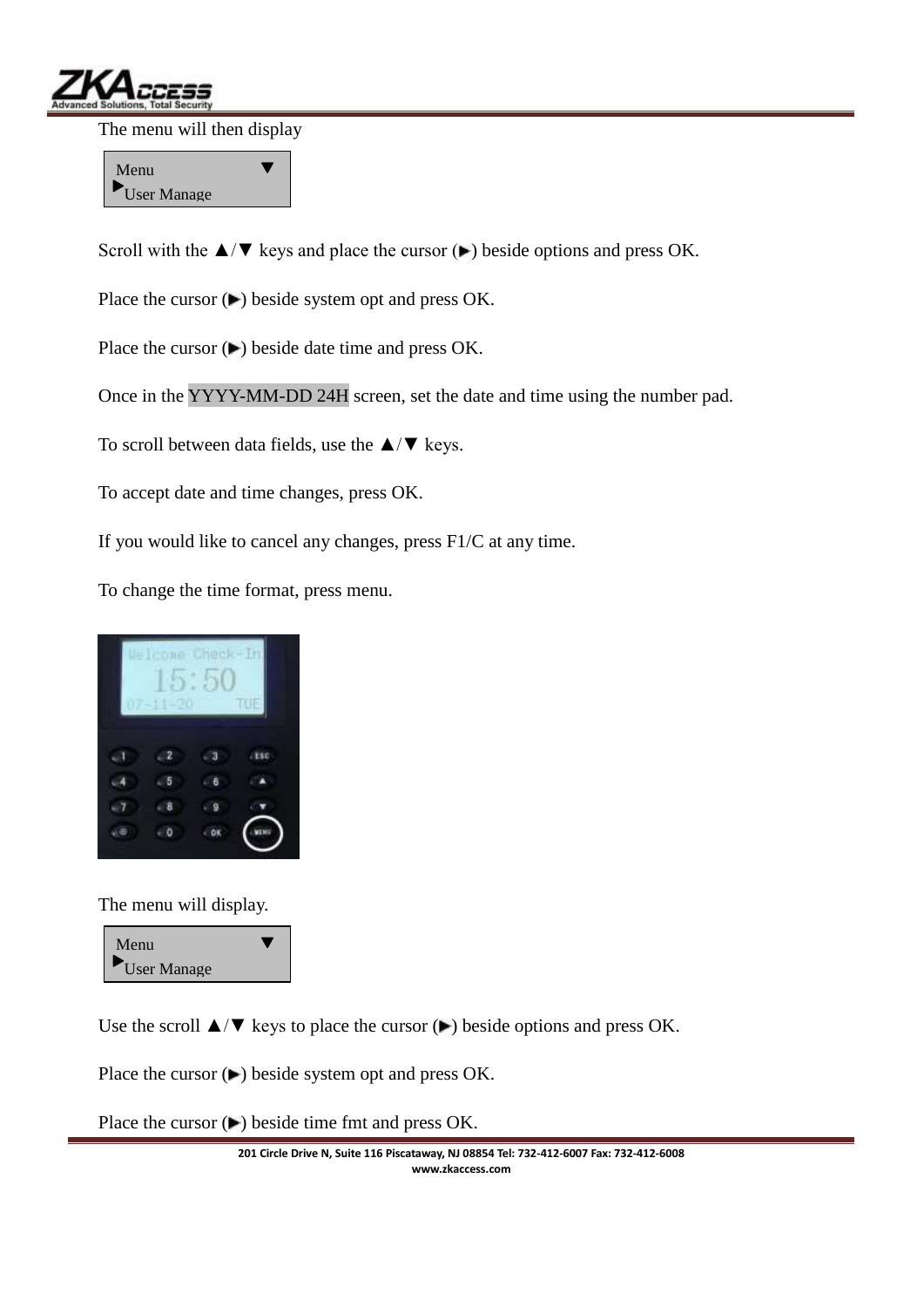

Use the scroll  $\triangle/\blacktriangledown$  keys to change the time format to a 12H or a 24H setting.

Press OK to confirm changes.

If you would like to cancel any changes, press F1/C at any time.

## **Daylight Savings Time Setup**

To set up daylight savings, press menu.

Use the scroll  $\triangle/\blacktriangledown$  keys to place the cursor ( $\blacktriangleright$ ) beside options and press OK.

Place the cursor  $(\blacktriangleright)$  beside system opt and press OK.

Place the cursor  $($ **)** beside dlst and press OK. Use the scroll  $\triangle/\blacktriangledown$  keys to select Y or N and press OK to confirm.

If you would like to cancel any changes, press F1/C.

Scroll down to date mode. If it is not on Mode1, use the scroll keys to change it to this setting.

Press OK to save changes.

Scroll down to enter dlst and press OK.

Use the scroll keys to change between data fields and the number pad to enter in the date and time.

When set, press OK.

Press F1/C four times to return to the start-up window.

#### **Note:**

If you would like to cancel any changes during this process, you can press F1/C at any time.

### **Fingerprint Enrollment:**

Users (not including Admins, Supervisors or Enrollers) have no administrative access to the F702B.

#### **Note:**

Until an actual administrator is enrolled in the F702B, all users enrolled in the F702B have temporary administrative access. Therefore, it is important to enroll an administrator in the F702B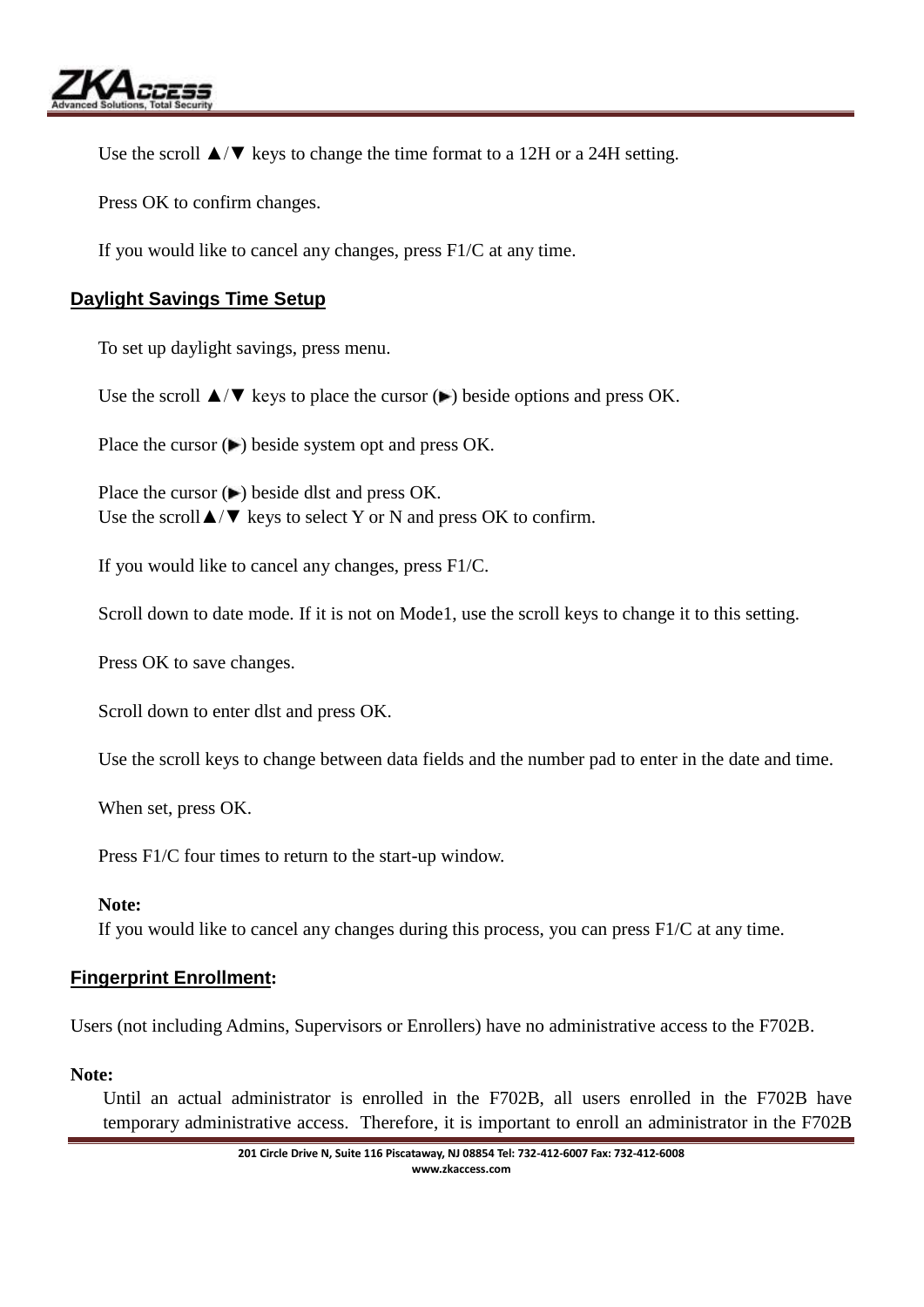

shortly after installation.

Users can enroll using three methods:

- **Fingerprints**
- **Passwords**
- **Fingerprints and Passwords**

# **Enroll Fingerprint** (for Users)

To start fingerprint enrollment, press menu.

| IJе | ٦ | æ<br>Θ<br>m | Œ   |
|-----|---|-------------|-----|
|     |   |             | \$Ċ |
|     |   |             |     |
|     |   |             |     |
|     |   |             | W   |

Use the scroll  $\triangle$ / $\nabla$  keys and place the cursor ( $\nabla$ ) beside user manage and press OK.



Place the cursor  $($  $\blacktriangleright)$  beside enroll user and press OK.

User Manage ►Enroll User FPCard Mng Enroll Admin

Place the cursor  $($  $\blacktriangleright$   $)$  beside enroll FP and press OK.

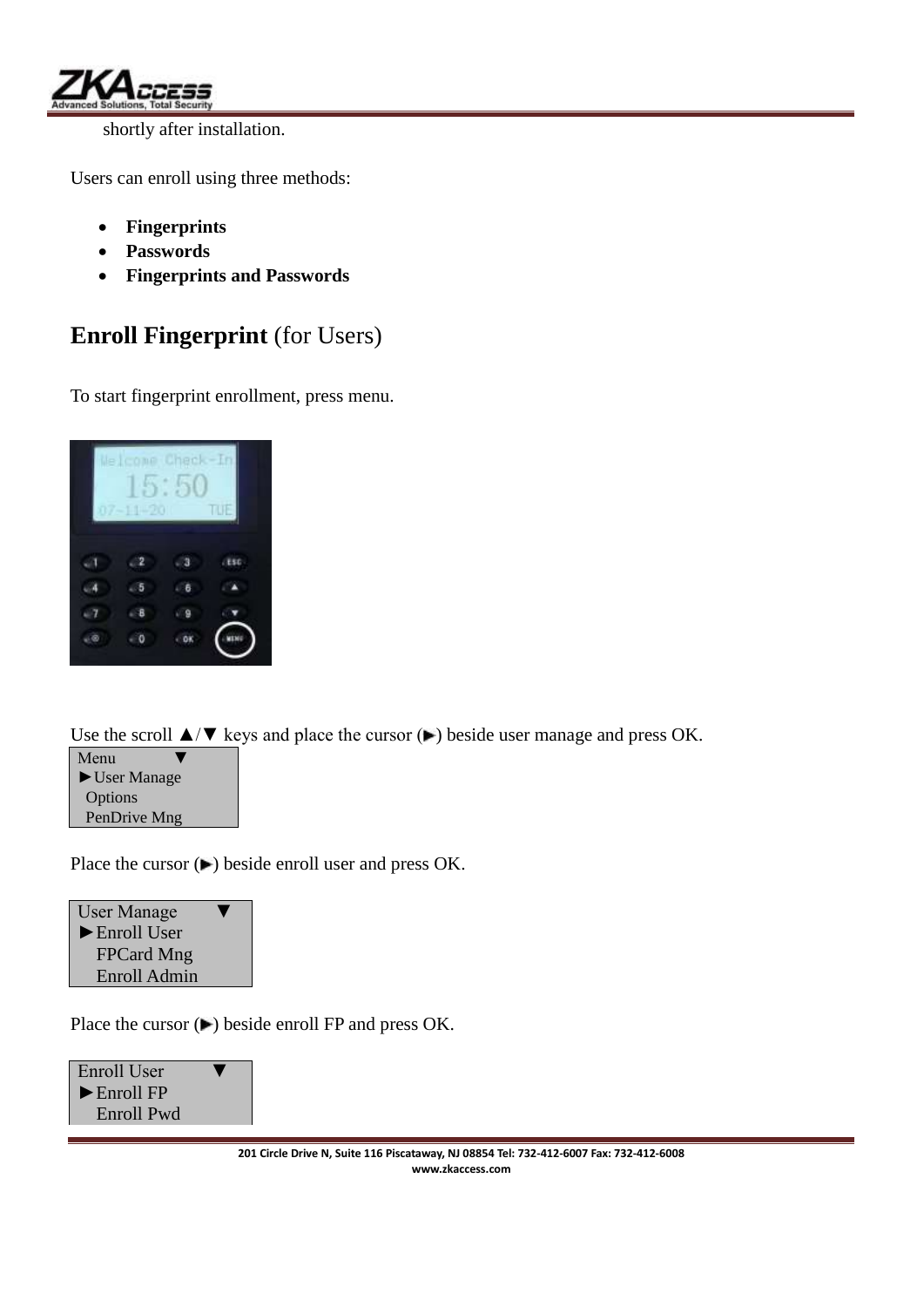

The F702B will prompt you for a new enroll as seen below.

| Enroll FP<br>New Enroll? |    |
|--------------------------|----|
| F1/C                     | OK |

If this is a new user, press OK.

If no user has been enrolled on the F702B, the next available user ID will be 00001.

If not, the F702B will provide you with the next available user ID.

| New Enroll |                       |
|------------|-----------------------|
|            | <b>UserID</b> 00001-0 |
| F1/C       | OК                    |

Press OK to accept 00001.

### **Note**:

If user ID 0001 is used, then the F702B will provide you with the next available number or, you can manually enter in a different number.

The F702B will then prompt you for finger placement.

New Enroll 00001-0 Place Finger . . . F1/C/Exit

## Remember the Rules for Proper Finger Placement

The user's finger should cover at least 80% of the sensor. The finger should be placed flat and in the center of the sensor as seen below.

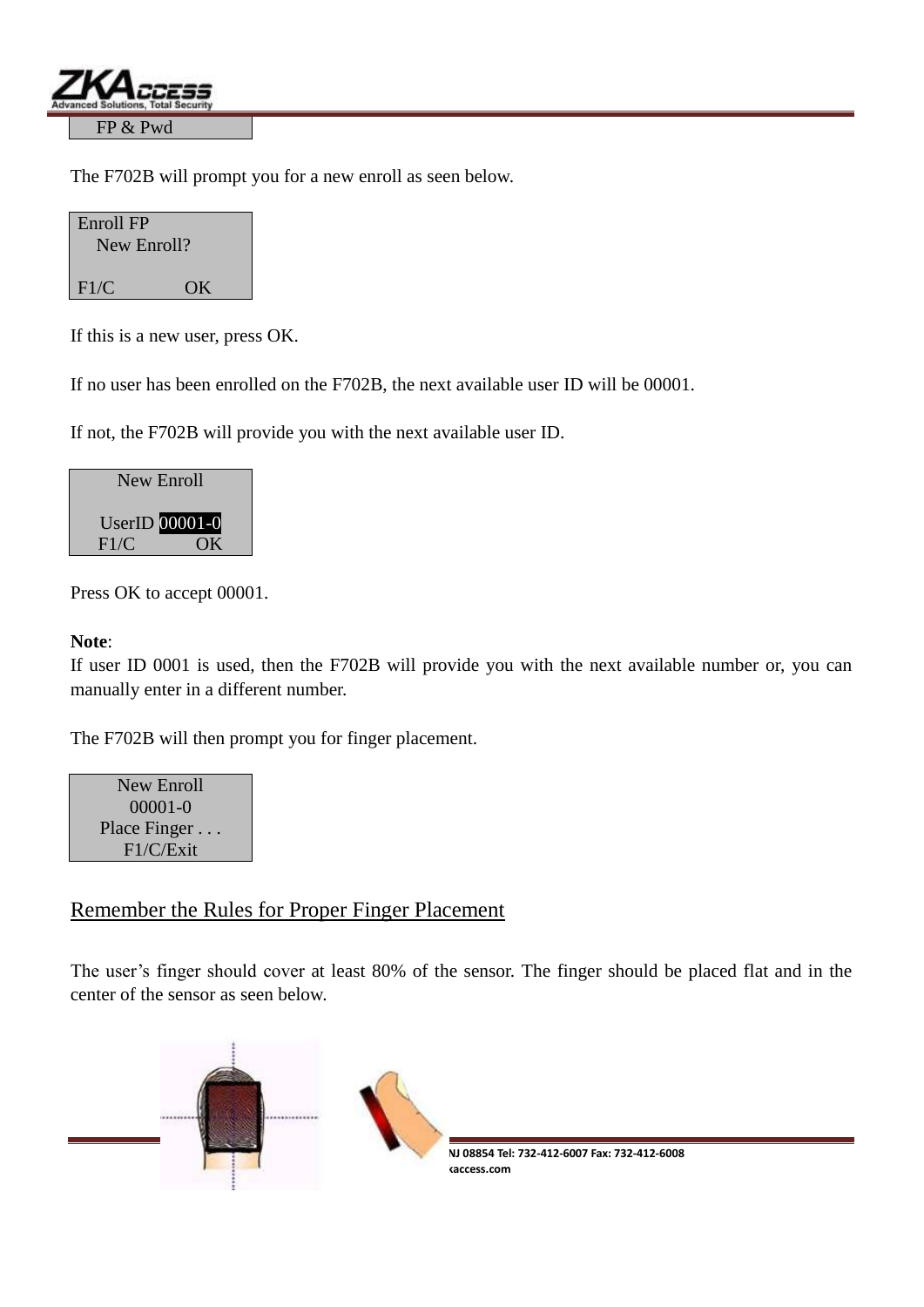

# *The finger should NOT be placed in the following positions:*

Not flat



Not flat



Not centered



Not centered



Place your finger on the sensor for a full 2 seconds.

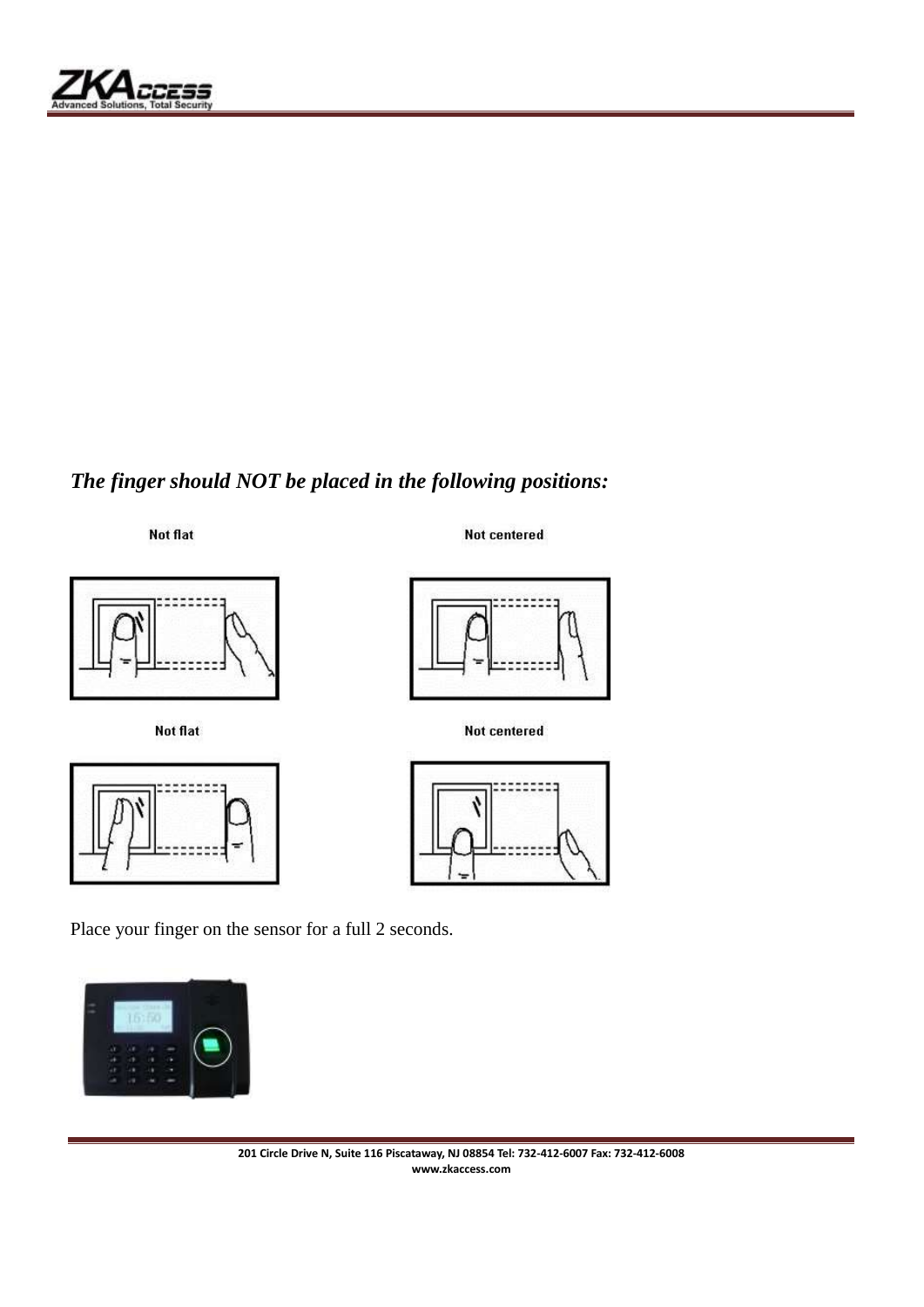

After the F702B scans your fingerprint successfully, it will beep and prompt you to remove your finger as seen below.

New Enroll 00001-1 Remove Finger F1/C/Exit

Then the F702B will prompt you to place the same finger on the scanner for a second time.

New Enroll 00001-1 Second Press F1/C/Exit

If scanned successfully, the F702B will beep and prompt you to remove your finger.

New Enroll 00001-1 Remove Finger F1/C/Exit

The F702B will prompt you to place your finger on the scanner for a third and final time.

New Enroll 00001-1 Thrid Press F1/C/Exit

The F702B will beep for a final time if the fingerprint is scanned successfully.

Next, the F702B will prompt you to save new enroll as seen below.

New Enroll 00001-0 F1/C OK (Save)

Press OK to accept the newly enrolled finger.

User ID 0001 has now been successfully enrolled with one fingerprint.

The F702B will then prompt you to continue.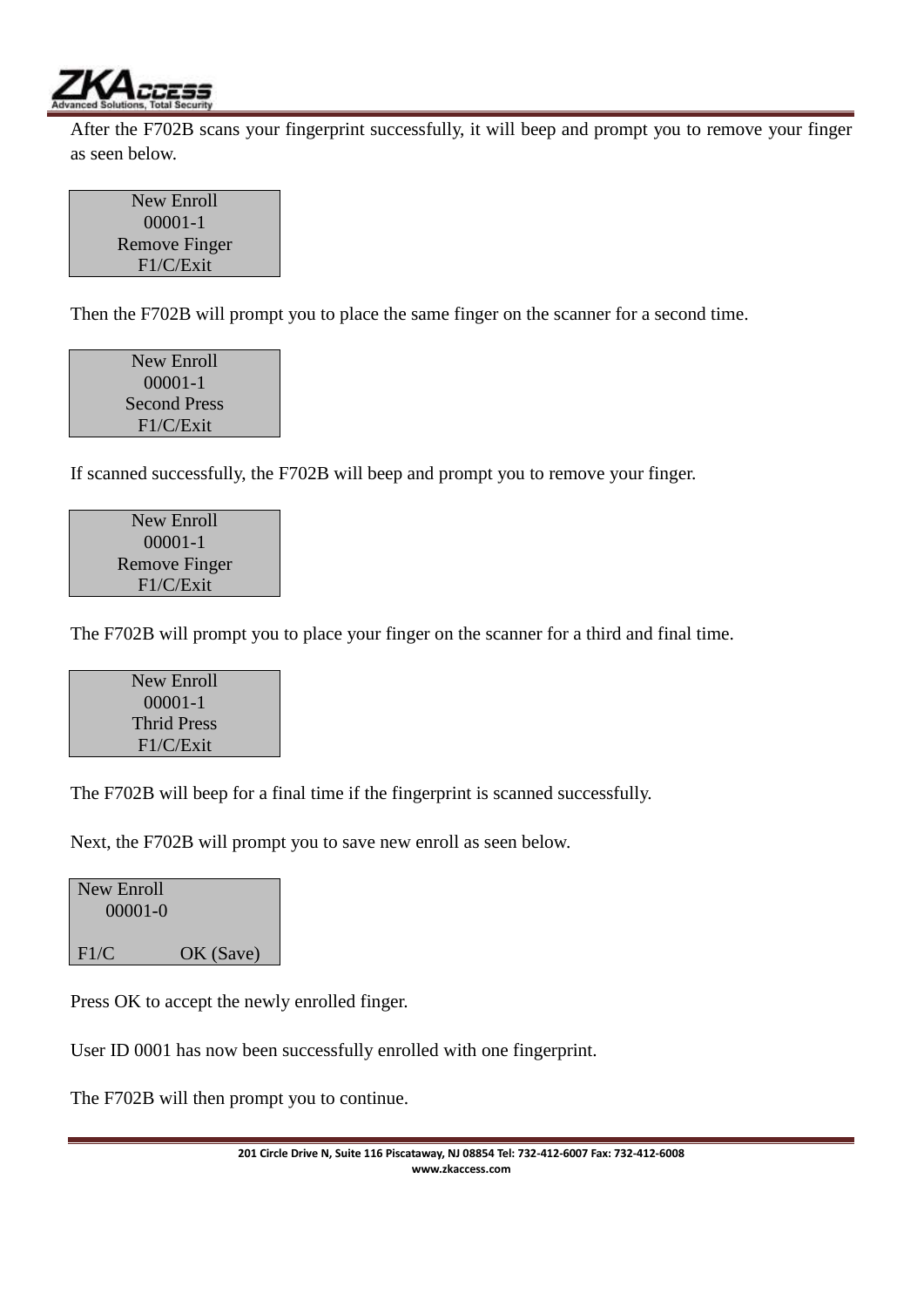

| New Enroll<br>Continue? |    |
|-------------------------|----|
| F1/C                    | OK |

### **Note**:

When you press F1/C, the F702B will prompt you for a backup enroll.



If you wish to add a backup finger for user ID 00001, press OK.

### **Note**:

We strongly recommend enrolling one finger on each hand. In case an injury occurs, the user can use the finger on the other hand as backup. It is recommended to enroll the left or right index finger and left middle or right middle fingers.

### **Note**:

If you wish to continue enrolling additional users, press OK and follow the same procedures.

After enrolling one or more fingerprints to user ID 00001 press F1/C four times to return to the start-up window.

Welcome Check-In HH:MM MM/DD/YY DAY

#### **Note**:

The current date and time will appear.

Test the newly enrolled fingerprint by having user ID 0001 place their finger on the sensor.

If successful, the F702B will prompt with an audible *thank you* and the screen will display:

Verify

 Pin: 00001 Verified.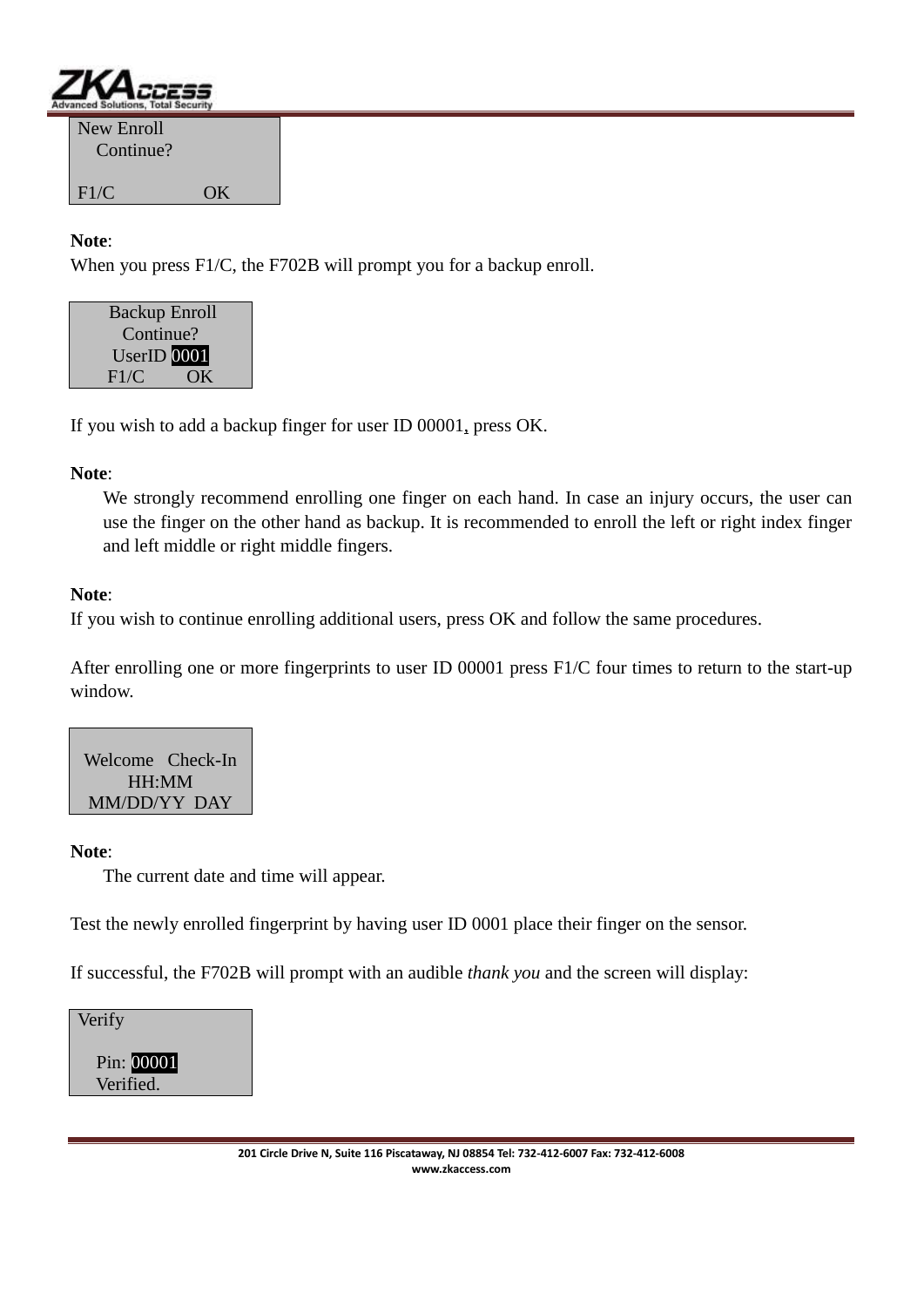

#### **Note**:

The F702B will make a note in its transaction log that user ID 0001 accessed the F702B. This information is used for Time & Attendance software applications.

### **Password Enrollment:**

Press menu.



Use the scroll  $\triangle/\blacktriangledown$  keys and place the cursor ( $\blacktriangleright$ ) beside user manage and press OK.

| Menu                              |  |
|-----------------------------------|--|
| $\blacktriangleright$ User Manage |  |
| Options                           |  |
| PenDrive Mng                      |  |
|                                   |  |

Place the cursor  $($  $\blacktriangleright)$  beside enroll user and press OK.



Place the cursor  $($ **)** beside enroll pwd and press OK.



The F702B will prompt you with the next available user ID.

New Enroll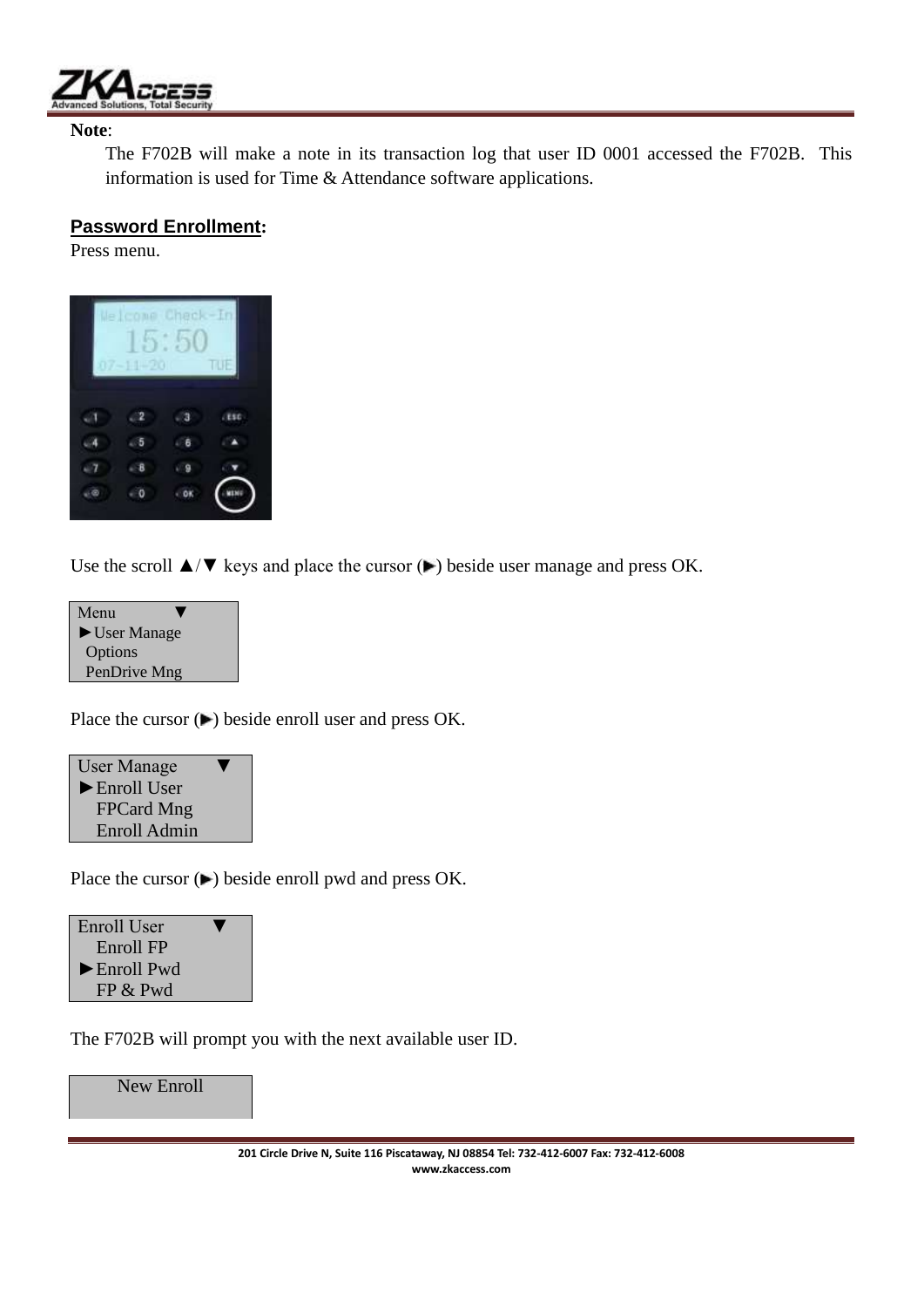

If no user has been enrolled, the user ID will be 00001.

Press OK to accept 00001 or manually enter in a different number.

The F702B will allow you to choose a password/PIN number up to 4 digits long.

| New Enroll        |    |
|-------------------|----|
| Input Pwd<br>F1/C | OК |
|                   |    |

After entering in your password/PIN number, press OK. The F702B will prompt you to re-enter your password/PIN number. After entering it for a second time, press OK to confirm.



The F702B will prompt you to save your password/PIN number.



Press OK to save password or press F1/C to cancel.

**Note:** Pressing OK and F1/C four times will return you to the start-up window as seen below.



Press F1/C.

User Manage ►Enroll User FPCard Mng Enroll Admin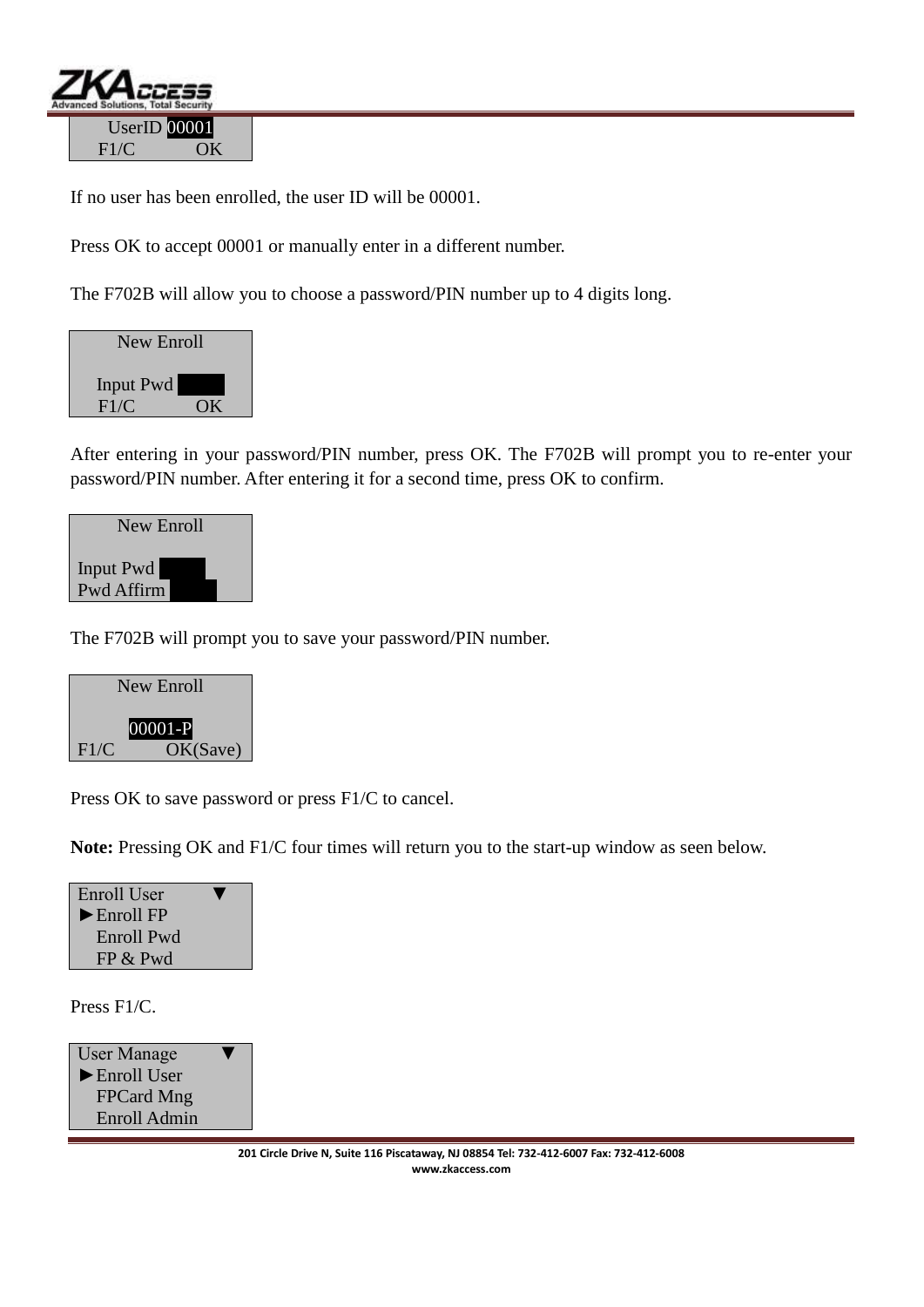

Press F1/C.



Press F1/C.

Welcome Check-In HH:MM MM/DD/YY DAY

## **Administrator Enrollment**

Once all the users are enrolled, it is advised to enroll a system administrator.

Once an administrator is enrolled, normal users will no longer have access to the menu to make unauthorized changes.

The enrollment procedure for administrators is similar to that of users. Instead of selecting enroll user, scroll down and select enroll admin.

Press menu.

Use the scroll  $\triangle$ / $\nabla$  keys and place the cursor ( $\nabla$ ) beside user manage and press OK.

Place the cursor  $($ **)** beside enroll admin and press OK.

Place the cursor  $( \blacktriangleright )$  beside enroll fp and press OK.

The F702B will prompt you with the next available ID. Press OK to accept or manually enter in a different number.

Next, you will select an administrator type. We recommend picking supervisor since they will have access to all clock functions. Use the scroll keys to select this option and press OK.

Follow the same procedures to enroll a user to finish enrolling an administrator.

# **Remove Enrolled User**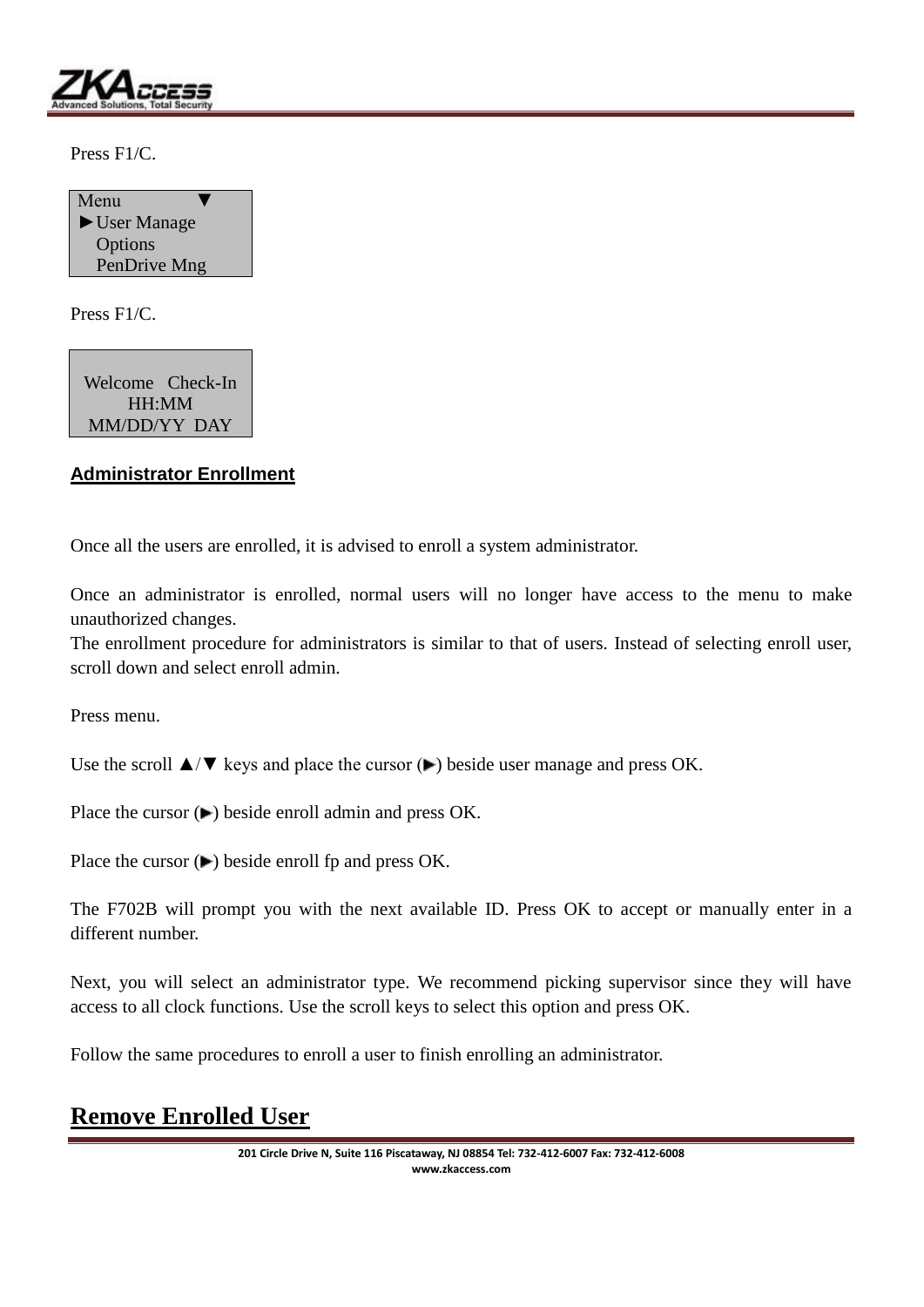

Press menu.

Use the scroll  $\triangle$ / $\nabla$  keys and place the cursor ( $\nabla$ ) beside user manage and press OK.

Place the cursor  $($ **)** beside delete and press OK.

Enter the user ID of the user you want to delete and press OK.

The F702B will prompt you to confirm deleting the user's fingerprint(s). Press OK to proceed.

The F702B will prompt you to confirm deleting the user. Press OK.

The F702B will prompt you to delete the user for a final time. Press OK to confirm.

# **Set Communications Options**

Press menu.

Use the scroll  $\triangle/\blacktriangledown$  keys and place the cursor ( $\blacktriangleright$ ) beside options and press OK.

Place the cursor  $(\blacktriangleright)$  beside comm. opt and press OK.

Available communication options will display:

- IP Address
- NetMask
- Gateway
- Net Speed
- Baud Rate
- Dev Num
- RS 232
- RS 485
- COMM Key

Place the cursor  $(\blacktriangleright)$  beside the desired Comm option and press OK to change that option.

Enter additional communication settings, each time pressing OK to accept.

### **Note:**